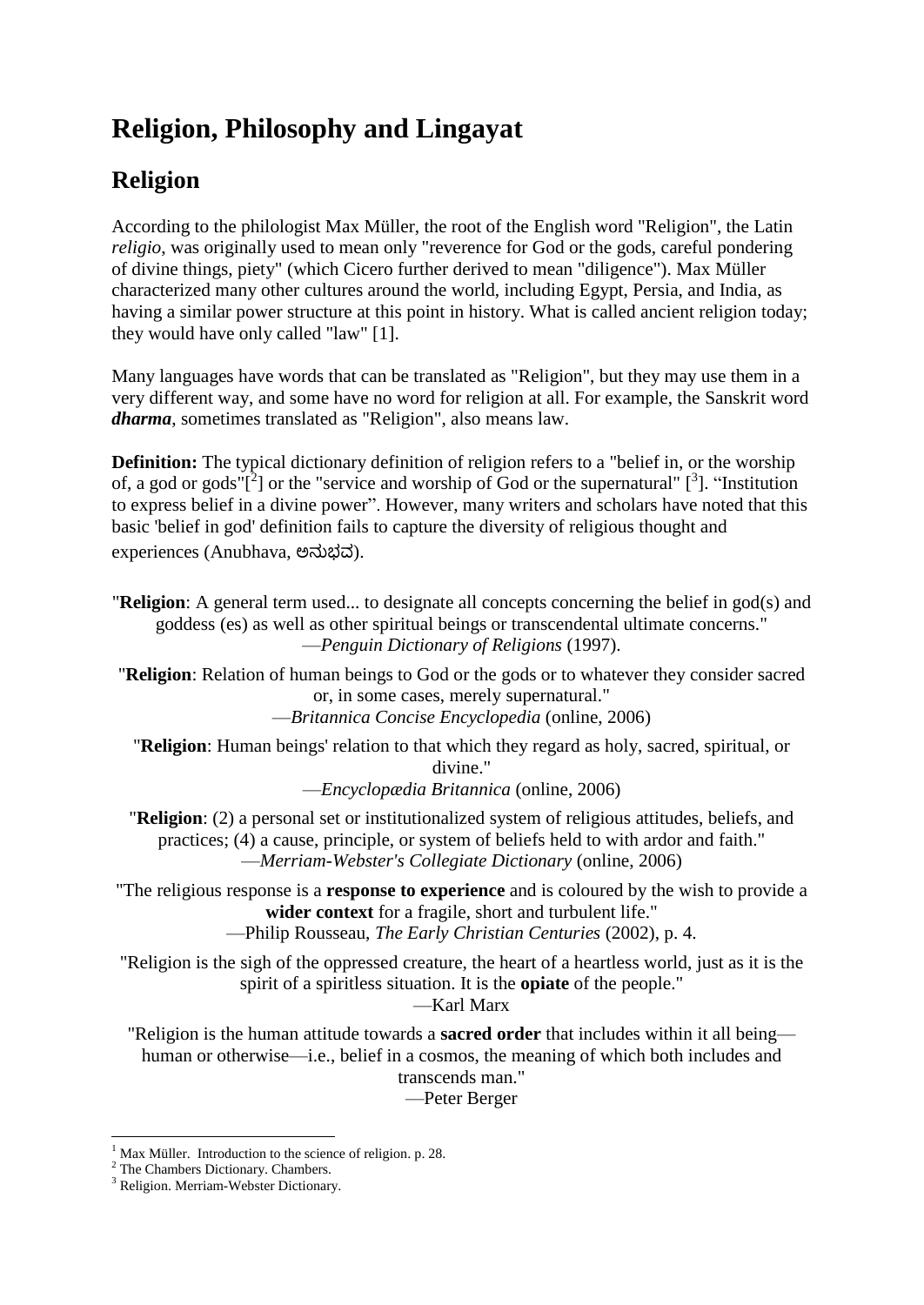Edward Burnett Tylor defined religion as simply "the belief in spiritual beings"  $\left[4\right]$ . He argued, back in 1871 that narrowing the definition to mean the belief in a supreme deity or judgment after death or idolatry and so on, would exclude many peoples from the category of religious, and thus "has the fault of identifying religion rather with particular developments than with the deeper motive which underlies them". He also argued that the belief in spiritual beings exists in all known societies.

The anthropologist Clifford Geertz defined religion as a "system of symbols which acts to establish powerful, pervasive, and long-lasting moods and motivations in men by formulating conceptions of a general order of existence and clothing these conceptions with such an aura of factuality that the moods and motivations seem uniquely realistic $\left[\begin{smallmatrix} 5\\ 5 \end{smallmatrix}\right]$ .

The sociologist Durkheim, in his seminal book 'The Elementary Forms of the Religious Life', defined religion as a "unified system of beliefs and practices relative to sacred things"[ 6 ]. By sacred things he meant things "set apart and forbidden — beliefs and practices which unite into one single moral community called a Church, Temple, Anubhava Mantapa, Masjid, all those who adhere to them". Sacred things are not, however, limited to gods or spirits. On the contrary, a sacred thing can be "a rock, a tree, a spring, a pebble, a piece of wood, a house, in a word, anything can be sacred"  $\left[ \begin{smallmatrix} 7 \end{smallmatrix} \right]$ . Religious beliefs, myths, dogmas and legends are the representations that express the nature of these sacred things, and the virtues and powers which are attributed to them  $\binom{8}{1}$ .

In his book The Varieties of Religious Experience, the psychologist William James defined religion as "the feelings, acts, and experiences of individual men in their solitude, so far as they apprehend themselves to stand in relation to whatever they may consider the divine" $[^9]$ . By the term "divine" James meant "any object that is godlike, whether it be a concrete deity or not" to which the individual feels impelled to respond with solemnity and gravity.

When religion is seen in terms of "sacred", "divine", intensive "valuing", or "ultimate concern", then it is possible to understand why scientific findings and philosophical criticisms do not necessarily disturb its adherents.

### **Philosophy**

Philosophy is the study of general and fundamental problems, such as those connected with reality, existence, knowledge, values, reason, mind, and language. $[10][11]$  Philosophy is distinguished from other ways of addressing such problems by its critical, generally

<sup>1</sup> <sup>4</sup> Tylor, E.B. (1871) Primitive Culture: Researches Into the Development of Mythology, Philosophy, Religion, Art, and Custom. Vol. 1. London: John Murray; (p.383).

<sup>5</sup> Geertz, C. (1993) Religion as a cultural system. In: The interpretation of cultures: selected essays, Geertz, Clifford, pp.87- 125. Fontana Press.

 $6$  Durkheim, E. (1915) The Elementary Forms of the Religious Life. London: George Allen & Unwin.

<sup>7</sup> (*ibid*, p. 37)

<sup>8</sup> (*ibid*, pp. 40–41)

<sup>&</sup>lt;sup>9</sup> Man Nature. Longmans, Green, and Co. (p. 31)

<sup>&</sup>lt;sup>10</sup> Jenny Teichmann and Katherine C. Evans, Philosophy: A Beginner's Guide (Blackwell Publishing, 1999), p. 1.

 $11$  A.C. Grayling, Philosophy 1: A Guide through the Subject (Oxford University Press, 1998), p. 1.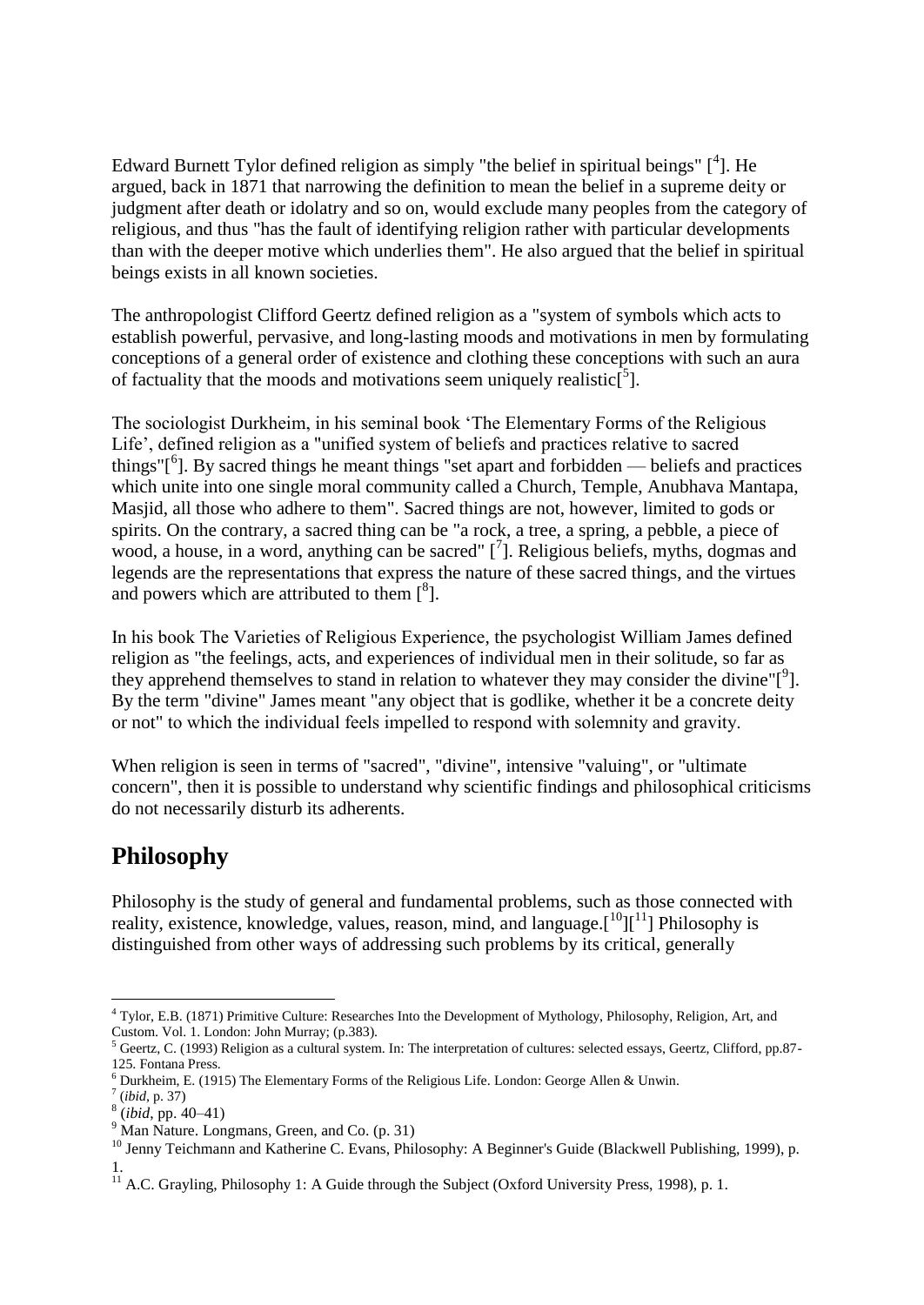systematic approach and its reliance on rational argument $[12]$ . The word "philosophy" comes from the Greek φιλοσοφία (philosophia), which literally means "love of wisdom".  $\lceil$ <sup>13</sup>]  $\lceil$ <sup>14</sup>]  $\lceil$ <sup>15</sup>] In more casual speech the "philosophy" of a particular person can refer to the beliefs held by that person.

The main areas of study in philosophy today include **metaphysics**, **epistemology**, **logic**, **ethics**, and **aesthetics**.

**Metaphysics**: Metaphysics is the study of the most general features of reality, such as existence, time, the relationship between mind and body, objects and their properties, wholes and their parts, events, processes, and causation. Traditional branches of metaphysics include cosmology, the study of the world in its entirety, and ontology, the study of being.

Within metaphysics itself there are a wide range of differing philosophical theories. Idealism, for example, is the belief that reality is mentally constructed or otherwise immaterial while realism holds that reality, or at least some part of it, exists independently of the mind. Subjective idealism describes objects as no more than collections or "bundles" of sense data in the perceiver.

**Moral philosophy:** "moral philosophy" or Ethics is concerned primarily with the question of the best way to live. The main branches of ethics are meta-ethics, normative ethics, and applied ethics. Meta-ethics concerns the nature of ethical thought, such as the origins of the words good and bad, and origins of other comparative words of various ethical systems, whether there are absolute ethical truths, and how such truths could be known. Normative ethics are more concerned with the questions of how one ought to act, and what the right course of action is. This is where most ethical theories are generated. Lastly, applied ethics go beyond theory and step into real world ethical practice, such as questions of whether or not abortion is correct. Ethics is also associated with the idea of morality, and the two are often interchangeable.

We can see many philosophers who worked and provided many moral practices to follow to live happily, few are Aristotle's ethics demands that people follow the Aristotelian mean, or balance between two vices; and Confucian ethics argues that virtue consists largely in striving for harmony with other people. Karl Marx's Marxism is based on a materialist understanding of societal development, taking at its starting point the necessary economic activities required by human society to provide for its material needs. The form of economic organization, or mode of production, is understood to be the basis from which the majority of other social phenomena — including social relations, political and legal systems, morality and ideology — arise (or at the least by which they are greatly influenced). These social relations form the superstructure, for which the economic system forms the base.

#### **Specialized branches of philosophies:**

1

**Philosophy of language**: Explores the nature, the origins, and the use of language.

<sup>&</sup>lt;sup>12</sup> Anthony Quinton, in T. Honderich (ed.), The Oxford Companion to Philosophy (Oxford University Press, 1995), p. 666

<sup>&</sup>lt;sup>13</sup> "Philosophia, Henry George Liddell, Robert Scott, "A Greek-English Lexicon", at Perseus". Perseus.tufts.edu. Retrieved 2010-08-22.

<sup>&</sup>lt;sup>14</sup> "Online Etymology Dictionary". Etymonline.com. Retrieved 2010-08-22.

<sup>&</sup>lt;sup>15</sup> Webster's New World Dictionary (Second College Ed.).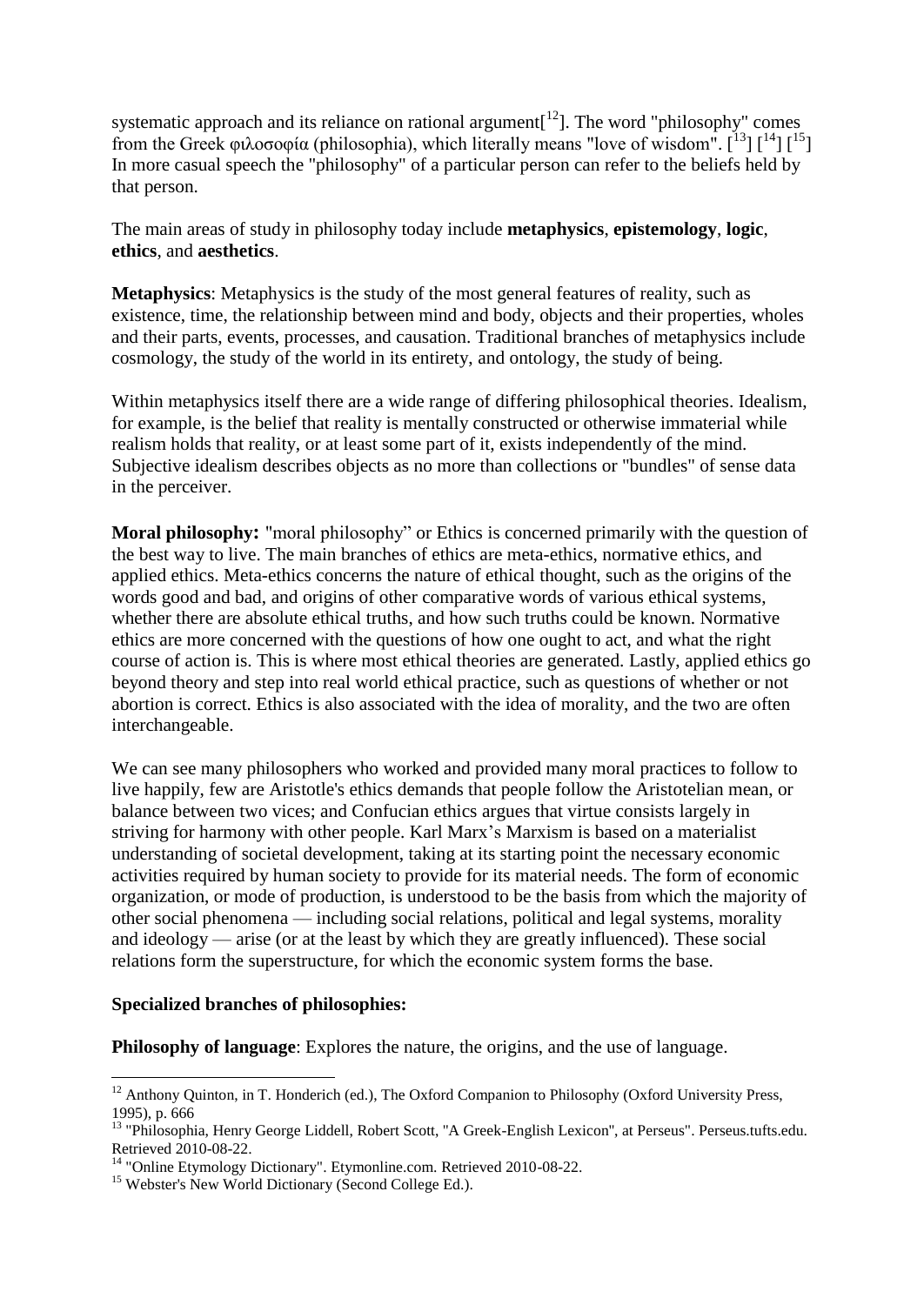**Philosophy of law**: (often called jurisprudence) explores the varying theories explaining the nature and the interpretations of the law in society.

**Philosophy of mind:** explores the nature of the mind, and its relationship to the body, and is typified by disputes between dualism and materialism. In recent years there has been increasing similarity between this branch of philosophy and cognitive science.

**Philosophy of religion:** is a branch of philosophy concerned with questions regarding religion, including the nature and existence of God, the examination of religious experience, analysis of religious vocabulary and texts, and the relationship of religion and science.

**Philosophy of science:** is concerned with the assumptions, foundations, methods, and implications of science. It is also concerned with the use and merit of science and sometimes overlaps metaphysics and epistemology by exploring whether scientific results are actually a study of truth.

Many academic disciplines have also generated philosophical inquiry. These include history, logic, and mathematics.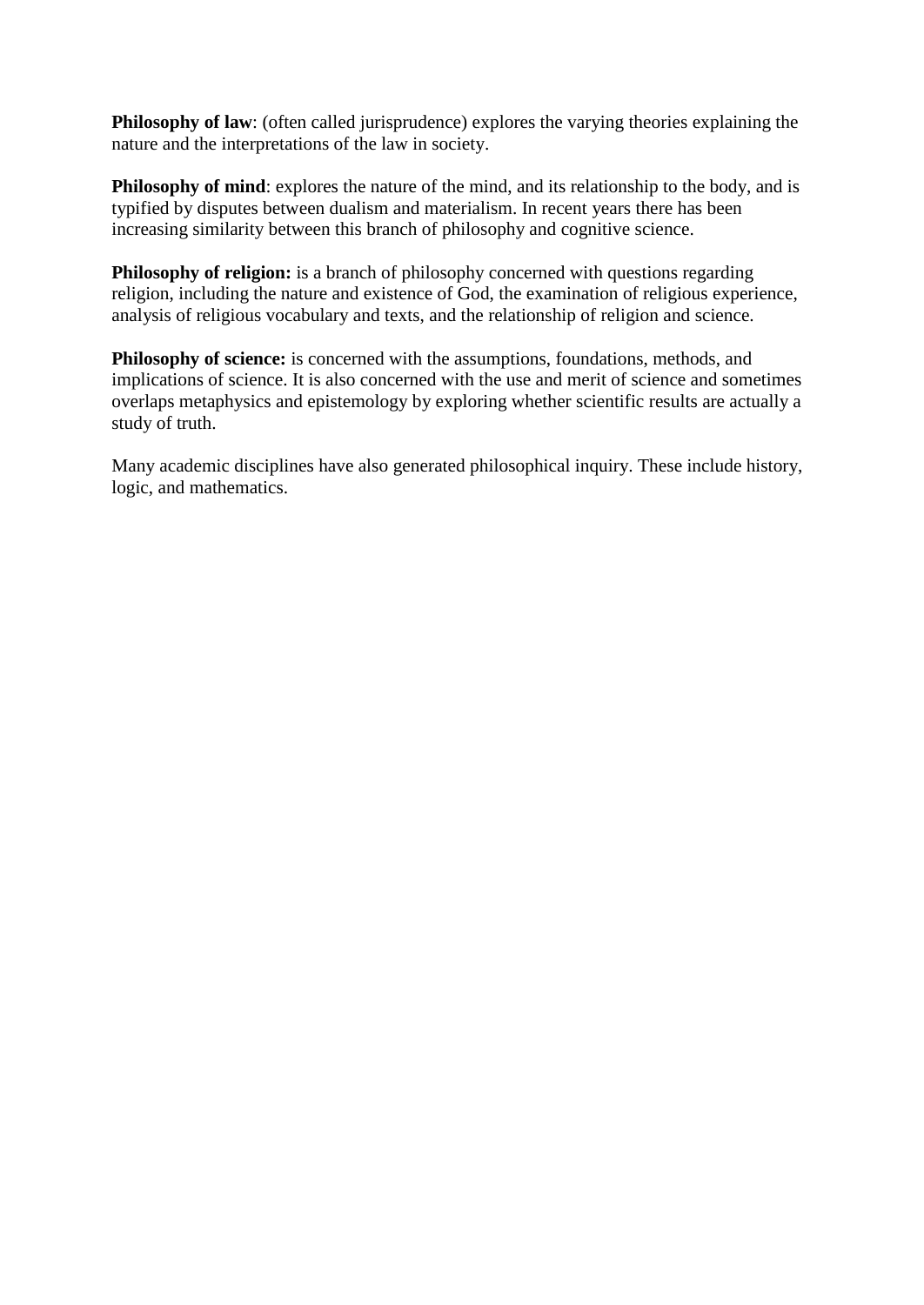## **Similarities and differences of Philosophy and Religion**

From the above Religion and Philosophy meanings/definitions, clearly there are enough similarities that religions can be philosophical (but need not be) and philosophies can be religious (but again need not be). Does this mean that we simply have two different words for the same fundamental concept? No; there are some real differences between religion and philosophy which warrant considering them to be two different types of systems even though they overlap in places. Both religion and philosophy have their own similarities and differences.

Similarities between religion and philosophy are that they both deal with human life, human mind, its existence in the universe, the meaning of life, the ultimate truth, and so on. Both tend to make existence in this universe a lot less complicated by addressing issues such as knowledge, truth, life, and existentialism. Thus, one can always argue that both religion and philosophy are one and the same and we just call them by different names. But it is not entirely true.

The spirit of philosophy is one of free inquiry. It **suspects** all authority. Its function is to trace the uncritical assumptions of human thought to their hiding places, and in this pursuit it may finally end in denial or a frank admission of the incapacity of pure reason to reach the Ultimate Reality.

But the aspiration of religion soars higher than that of philosophy. Philosophy is an intellectual view of things; and, as such, does not care to go beyond a concept which can reduce all the rich variety of experience to a system. It sees Reality from a distance as it were. Religion seeks a closer contact with Reality. The one is theory; the other is living **experience**, association and intimacy.

Religion is a set of principles, morals, ethics, and rules set up to lead one's life. Philosophy is a discipline which deals with life, metaphysics, knowledge, and the ultimate truth.

We can see in almost all the religions in the world have a set of **rituals** which are to be followed by the followers of the respective religions. And there are ceremonies in religion for important life events (birth, giving a name to new born, grown-up to adulthood, marriage, death).

Also we have "Festivals" for important times of the year; start of the year, birth/demise celebration of religious persons (Dharma guru, ಧರ್ಮ ಗುರು/ಧರ್ಮ ಸ್ಥಾಪಕ), special days/season

(Good Friday, Shraavana Maasa ಶ್ಥಾಣ ಮಥಸ, *Sankraanti* ಸಂಕ್ಥಾಂತಿ, Ramzaan etc…)

In philosophy we do not see any ritualistic actions. Students do not have to ritually undergo any **consecration** before studying philosophy; they do not celebrate any "Festivals" in a year.

Religions may have organized behaviors, clergy (priesthood, Guru, Swamy), a definition of what constitutes adherence or membership, holy places, and scriptures. In philosophy we can see the believer/followers of a particular philosophy (theory) but we cannot see clergy or holy places/scriptures.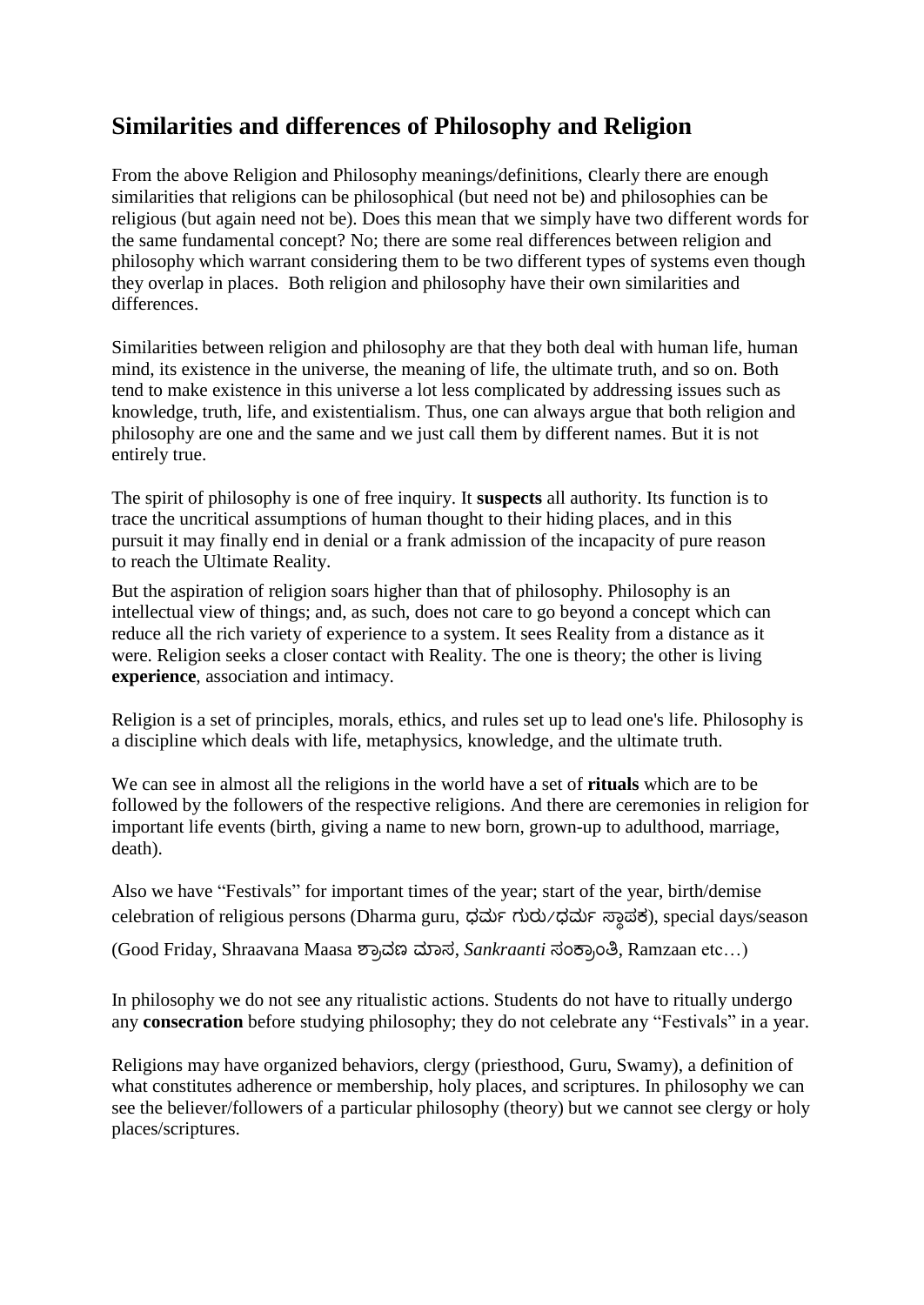Another major difference between religion and philosophy is the concept of belief. While almost all the philosophies do not accept the concept of belief, religion tends to bring in the belief angle quite a few times. In philosophy, something is considered true only if it is completely proven true on a long term basis by means of various forms of reasoning. If it is not, then it will not be considered the ultimate truth. However, in case of religion, a lot of things are supernatural, superstitious, and incredulous in nature that only the concept of belief can make people stand by those things. This is the reason why a lot of philosophers were against organized religions. However, there were a few exceptions where philosophers were religious in nature and stated that religious practices actually have hidden meanings and can help people understand the ultimate truth in life.

In Religions we have a collection of belief systems, cultural systems, and world views that relate humanity to spirituality and, sometimes, to moral values. Many religions have narratives, **symbols**, **traditions** and sacred histories that are intended to give meaning to life or to explain the origin of life or the Universe. They tend to derive morality, ethics, religious laws or a preferred lifestyle from their ideas about the cosmos and human nature.

**In Brief:** *Religion is a belief in a supreme power and worship of it as the creator and controller of the universe without reasoning whereas philosophy is a pursuit of wisdom by intellectual search and logical reasoning. Philosophy of religion questions the very existence of the supreme power. Religions discipline the people through a set of code of conduct, principles and ethics whereas philosophy relies on the moral self-discipline.*

## Lingayat ಲಿಂಗಾಯತ

Lingayat community center: Anubhava Mantapa ಅನುಭವ ಮಂಟಪ (Basava Mantapa).

**Lingayat Rites and rituals:** Worship of Guru-Basavanna, Ishtalinga-globular Emblem, Jangama- holy person.

**Holy month:** Shraavana Maasa (July/August)

**Flag symbol:** Hexagonal star with Ishtalinga on Saffron colour cloth.

**Heritage:** Sharana heritage started from Lord Basavanna with so many Sharanas and Jangama Yogis of Lingayat.

In Lingayat we have the following main rituals for the different events of human life cycle.

- 1. Garbhalinga Dharane ಗರ್ಭಲಿಂಗಧಾರಣೆ- (ಸೀಮಂತ): This is performed when a woman is 7 months pregnant.
- 2. Lingadharane ಲಿಂಗಧಥರಣೆ: Tying the Ishtalinga to the new born baby (This is the first ritual). After this naming ceremony function will be Organised when baby become 21 days old or 3months old sometimes 5 months old.
- 3. Ishtalinga Deeksha (**consecration)** ಇಷ್ಟಲಿಂಗ ದೀಕ್ಷೆ: This is the main and important ritual in the Lingayat. Any human being irrespective of rich or poor, male or female,